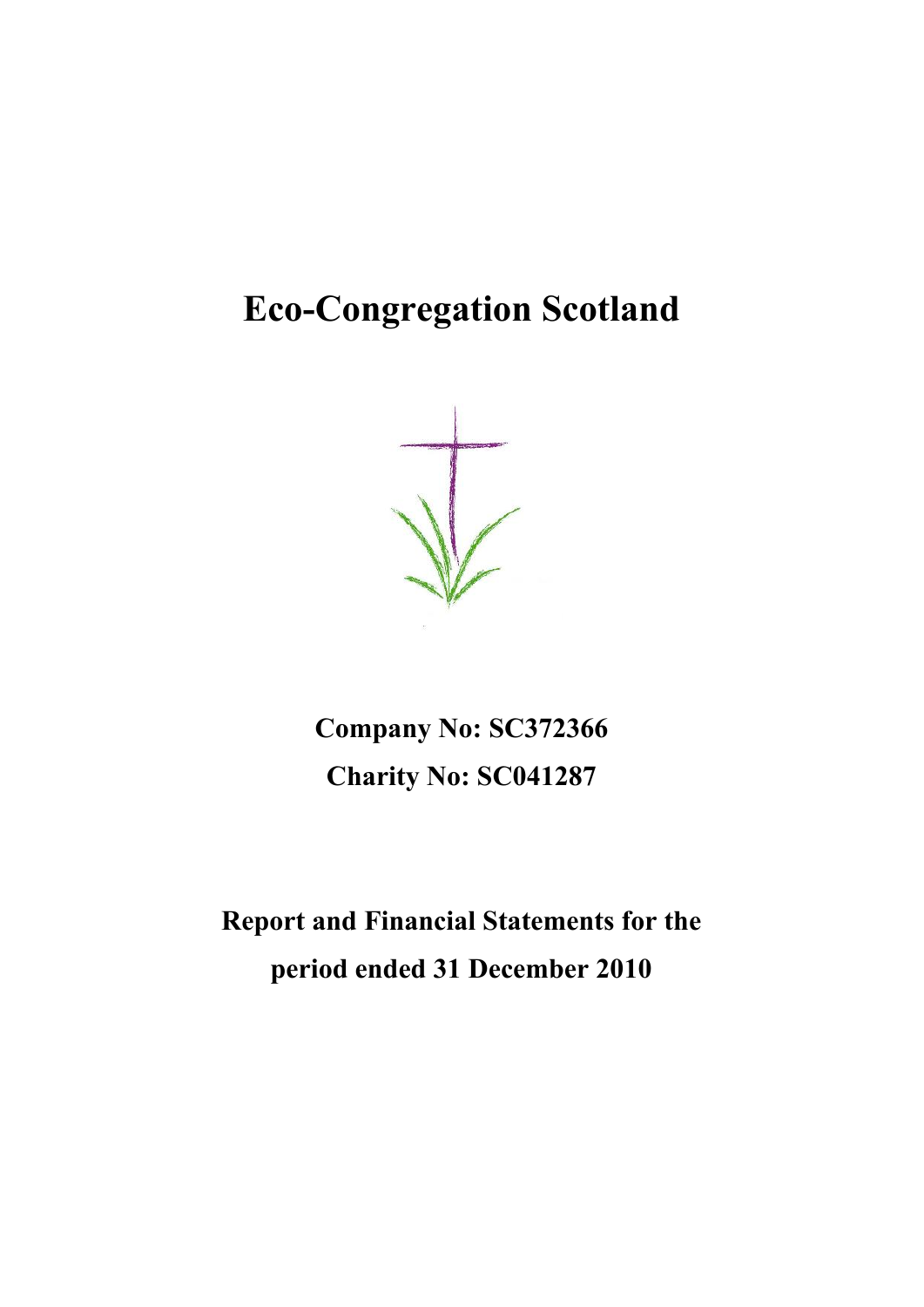### **Report and Financial Statements for the period ended 31 December 2010**

| Page           | <b>Contents</b>                                                                             |
|----------------|---------------------------------------------------------------------------------------------|
| $\overline{2}$ | <b>Contents Page</b>                                                                        |
| 3              | Reference and Administrative Information                                                    |
| $\overline{4}$ | <b>Structure, Governance and Management</b><br>Objectives and Activities                    |
| 5              | Achievements and Performance<br><b>Financial Review</b><br>Reserves Policy                  |
| 6              | <b>Statement of Directors' Responsibilities</b><br>Approval                                 |
| 7              | Independent Examiner's Report to the Trustees                                               |
| 8              | <b>Statement of Financial Activities</b><br>(Incorporating an Income & Expenditure Account) |
| 9              | <b>Balance Sheet</b>                                                                        |
| 10             | <b>Accounting Policies</b>                                                                  |
| $11 - 14$      | Notes to the Financial Statements                                                           |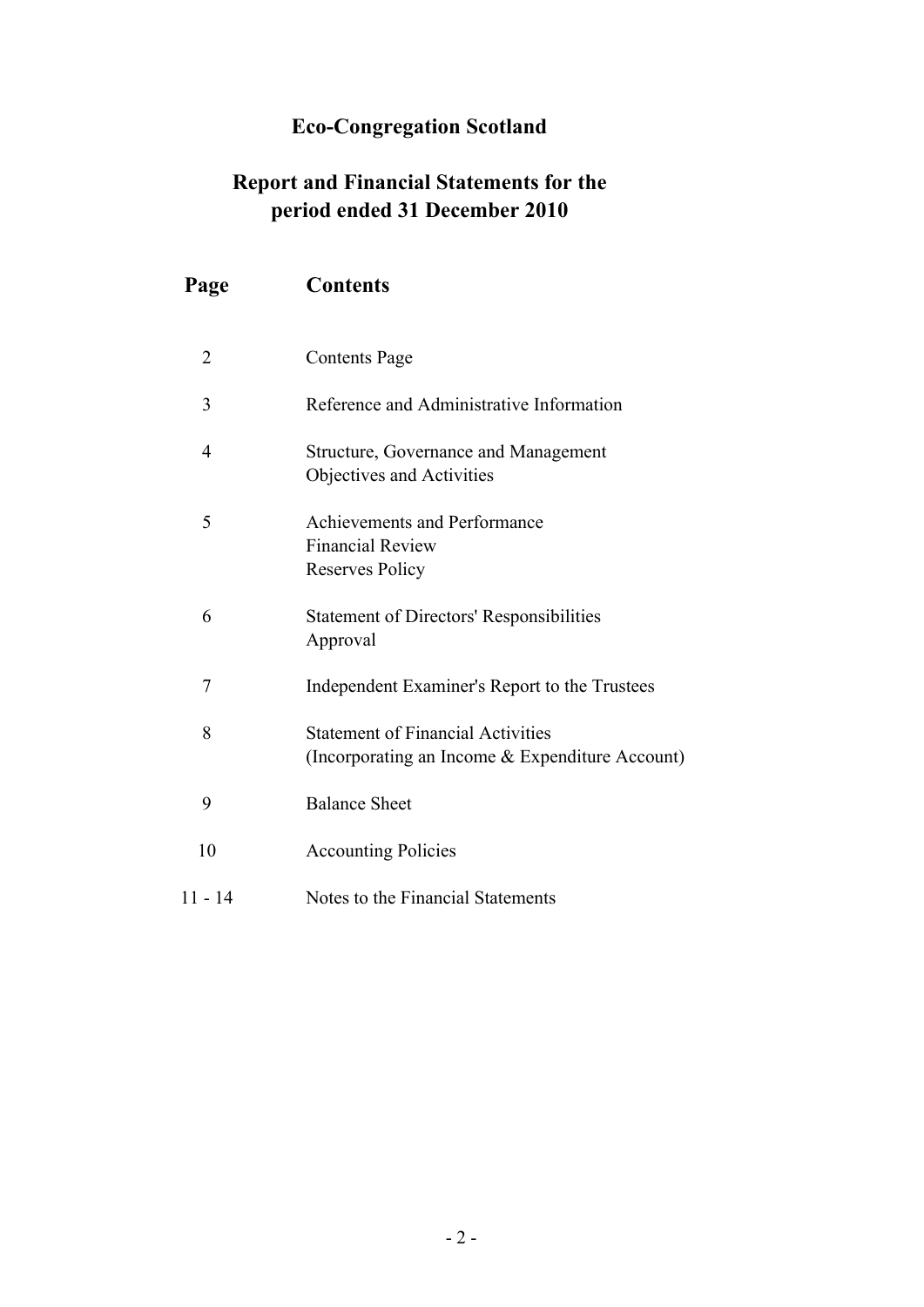### **Reference and Administrative Information**

Eco-Congregation Scotland is a company limited by guarantee with no share capital. The company is governed by its Memorandum and Articles of Association and was incorporated on 4th February 2010.

Company Name: Eco-Congregation Scotland Company Registration Number SC372366 Charity Registration Number: SC041287 Registered Address 121 George Street Edinburgh EH2 4YN

### **Directors**

The following Directors served during 2010 or in the subsequent period up to the date of signing of this report.

| <b>Director</b>         | <b>From</b>     | T <sub>0</sub>   |
|-------------------------|-----------------|------------------|
| Rev Ewan Aitken         | 4 February 2010 |                  |
| Stephen Alexander       | 26 March 2010   |                  |
| Rev Canon Dr John Armes | 19 April 2010   | 17 November 2010 |
| Alison Boyes            | 29 March 2010   |                  |
| John Butterfield        | 3 August 2010   |                  |
| Alan Werritty           | 4 February 2010 |                  |
| Sheena Wurthmann        | 8 March 2010    |                  |
|                         |                 |                  |

### **Principal Office-bearers**

| Chair and Convenor | Rev Ewan Aitken                           |
|--------------------|-------------------------------------------|
| Company Secretary  | Adrian Shaw (appointed 4 February 2010)   |
| Treasurer          | Alan Kennedy (appointed 17 November 2010) |

### **Independent Examiner Bankers**

Sarah Hollis, CA Triodos Bank Hollis Accounting Limited Brunel House 3 Melville Crescent 11 The Promenade Edinburgh Bristol EH3 7HW BS8 3NN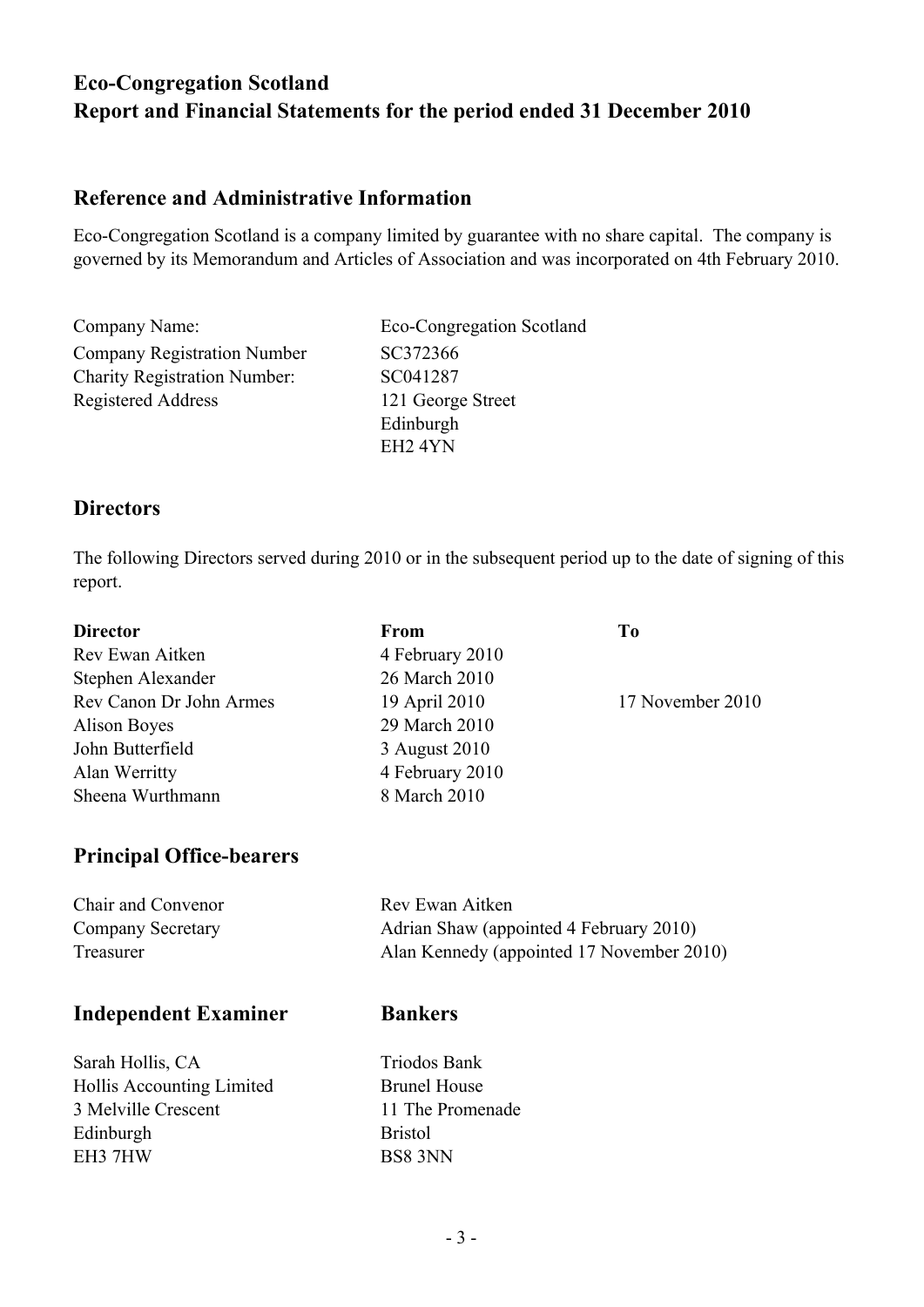The Directors present their annual report and financial statements for the period ended 31 December 2010. The Directors have adopted the provisions of the Statement of Recommended Practice (SORP) "Accounting and Reporting by Charities" (revised 2005) and the Companies Act 2006 in preparing the Annual Report and Financial Statements of the Company.

#### **Structure, Governance and Management**

#### **Incorporation and Governing Document**

The Company was incorporated on 4th February 2010 and is limited by guarantee. The Company is constituted by its Memorandum and Articles of Association and is recognised as a Charity for tax purposes.

#### **Organisational Structure**

The structure of the Company consists of the Members and the Directors. Members who have been nominated by church congregations or church-related organisations ("Partner Members") have voting rights and, in particular, they elect people to serve as Directors and take decisions in relation to changes to the Articles of Association. The Directors generally control and supervise the activities of the Company and are responsible for monitoring its financial position.

#### **Recruitment and Appointment of Directors**

Partner Members elect the Directors at each Annual General Meeting. Directors may appoint individuals to be Directors at other times. The maximum number of Directors is twelve. Any Director appointed since the previous AGM and one third of the other Directors retire each year. They may stand for re-election at the AGM but can only serve for a maximum of six years continuously. Employees of the Company may not be Directors. The Company is encouraging Partner Members to volunteer to be Directors bringing with them their varied experience and expertise.

#### **Objectives and Activities**

The company's objects are:

- (a) The advancement of environmental protection or improvement through a structured programme for congregations of self audit and practical activities to protect the environment;
- (b) The advancement of education through raising awareness and understanding of environmental issues and their relationship to faith and community;
- (c) The advancement of religion through publication of materials and practical environmental action showing how care for creation and Christian faith and understanding can promote environmental protection;
- (d) The advancement of citizenship or community development through encouraging participating congregations to support each other and local communities in developing environmental awareness and action; and
- (e) The promotion of religious or racial harmony through a demonstration that care for creation is an essential part of all faiths and by working with other faiths to promote this understanding.

The company was established on 4th February 2010 and subsequently registered as a charity with the Office of the Scottish Charity Regulator. The new charity builds on the work of the previous unincorporated association Eco-Congregation Scotland which was founded in 2001.

A board of directors was appointed in March 2010 from people previously involved in the steering group of the association. These directors will serve until a new board is elected by the members at the AGM in March 2011.

The company subsequently secured funding from the Scottish Government to develop a business plan and appoint a manager. Gordon Hudson was appointed as manager on 13th December 2010.

The manager is currently working to implement the project plan agreed with the Scottish Government which is to ensure that by 31 March 2012 Eco-Congregation Scotland is financially sustainable and resilient; is making a significant contribution to Scotland's carbon reduction targets, and can continue to grow and develop; in particular that it has a secure and growing income from membership and other sources to put into effect its charitable objects.

The initial outputs are to meet those target figures for income set out in the business plan. These are to:

- **-** ensure all participating congregations measure and seek to reduce their carbon footprints,
- **-** encourage all eco-congregations to actively participate in the Scottish Government public engagement strategy on climate change,
- grow membership and the number of participating congregations to a target of 400 congregations by 31 March 2012,
- grow income from church denominations and related church funds,
- generate an income stream from congregations, and
- establish a supporters scheme that allow individuals or organizations to show support for ECS with an appropriate fee structure helping to meet the targets from trusts and other income.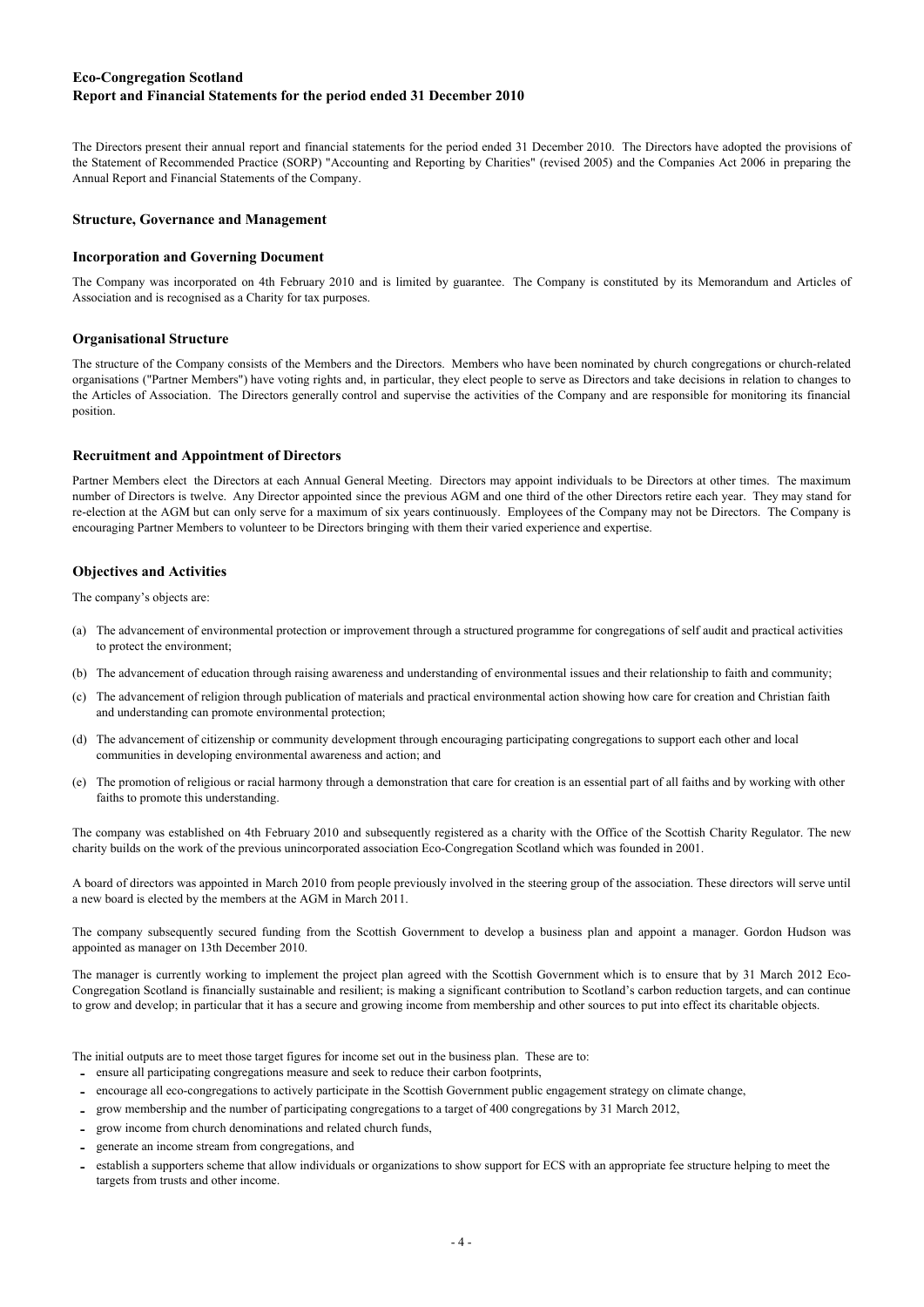### **Achievements and Performance**

The third Eco-Congregation Scotland Annual Gathering took place in Stirling on 20th March 2010. Over 80 delegates met to celebrate the work of eco-congregations in Scotland, the continuing growth of the movement, and its incorporation as a Scottish Charity. The meeting also offered the opportunity to consider the continuing challenges posed by climate change: both practical and spiritual through workshops, addresses from knowledgeable speakers and informal information sharing. This will continue to be an annual event.

The number of registered eco-congregations and award holders at the beginning and end of this accounting period were as follows.

| Date                                   | 04/02/2010* 31/12/2010 |     |
|----------------------------------------|------------------------|-----|
| Number of registered eco-congregations | 233                    | 262 |
| 1st Awards                             | 78                     | 89  |
| $2nd$ Awards                           | 16                     | 20  |
| $3rd$ Awards                           | 3                      |     |
| Members                                |                        | 19  |

\*Date of the founding of the company and charity.

This represents an increase of 12% in participating congregations and 14% in award holders. Currently only 33% of registered congregations have progressed to the first award. One of the challenges will be to increase this number. Because many of these registered congregations are already active in environmental work we are confident that they can be assisted to achieve their first Eco-Congregation Scotland award.

The number of congregations with representatives approved for membership by the board was 19 by the year end. This number is expected to grow considerably. There is currently no membership fee, but all participating congregations have been invited to contribute £100 a year to help defray the costs of the programme. To date 6 congregations have contributed £635.

### **Financial Review**

### **Unrestricted Funds**

The Company's operations were financially supported to a substantial degree by donations from sponsoring organisations including donated services. The business development project has recently started and one of its aims is to reduce the Company's dependence on these organisations for financial and logistical support.

The Company also benefits from the services of unpaid volunteers. The value to the Company of their time cannot be quantified but it is greatly appreciated.

### **Restricted Funds**

The business development project was initiated with the appointment of a dedicated manager on 13 December 2010. The Scottish Government is providing grant funding for this project as described in note 12.

### **Reserves Policy**

Ideally the Directors would seek to build up reserves of four months' operating expenditure though this was not feasible in this first period. The Directors intend to establish a formal reserves policy during 2011.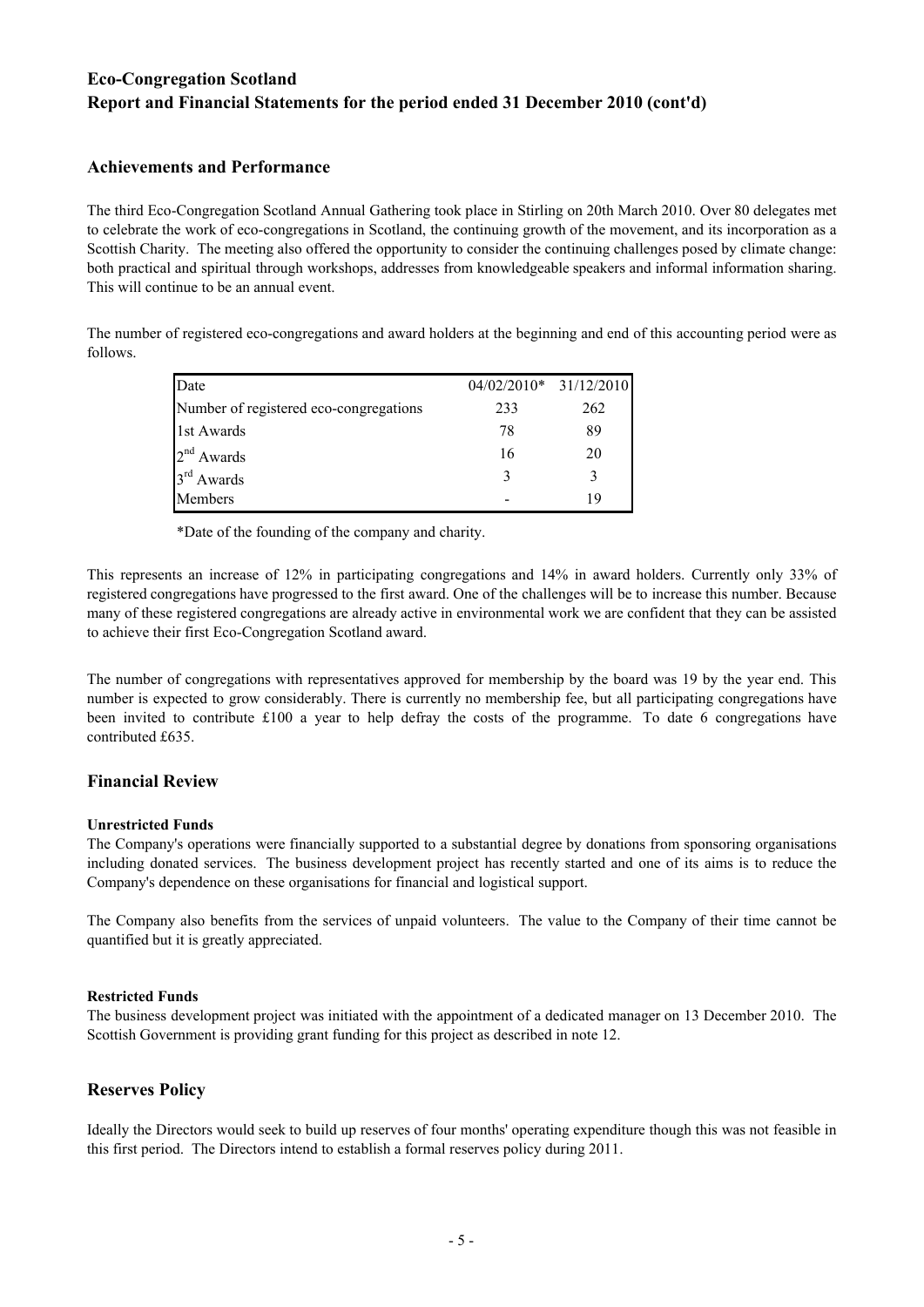### **Statement of Directors' Responsibilities**

The Directors (who are also the Trustees of the Charity) are responsible for preparing the Annual Report and the Financial Statements in accordance with applicable law and United Kingdom Accounting Standards (United Kingdom Generally Accepted Accounting Practice).

Company and charity law requires the Directors to prepare financial statements for each financial year, which give a true and fair view of the state of affairs of the charitable company and of the incoming resources and application of resources, including the income and expenditure, of the charitable company for the year. In preparing these financial statements, the Directors are required to:

- select suitable accounting policies and then apply them consistently;
- observe the methods and principles in the Charities SORP;
- make judgements and estimates that are reasonable and prudent;
- prepare the financial statements on the going concern basis unless it is inappropriate to presume that the charitable company will continue in operation.

The Directors are responsible for keeping proper accounting records that disclose with reasonable accuracy at any time the financial position of the charitable company and enable them to ensure that the financial statements comply with the Companies Act 2006, the Charities and Trustee Investment (Scotland) Act 2005 and the Charities Accounts (Scotland) Regulations 2006. They are also responsible for safeguarding the assets of the charitable company and hence for taking reasonable steps for the prevention and detection of fraud and other irregularities.

The Directors are responsible for the maintenance and integrity of the corporate and financial information included on the charitable company's website. Legislation in the United Kingdom governing the preparation and dissemination of financial statements may differ from legislation in other jurisdictions.

The Directors' Report has been prepared in accordance with the special provisions of Part 15 of the Companies Act 2006 relating to small companies.

### Approval

This report was approved by the Board of Directors and Trustees on 16 February 2011 and signed on its behalf by:

 $1602$ 

**Rev Ewan Aitken** Chair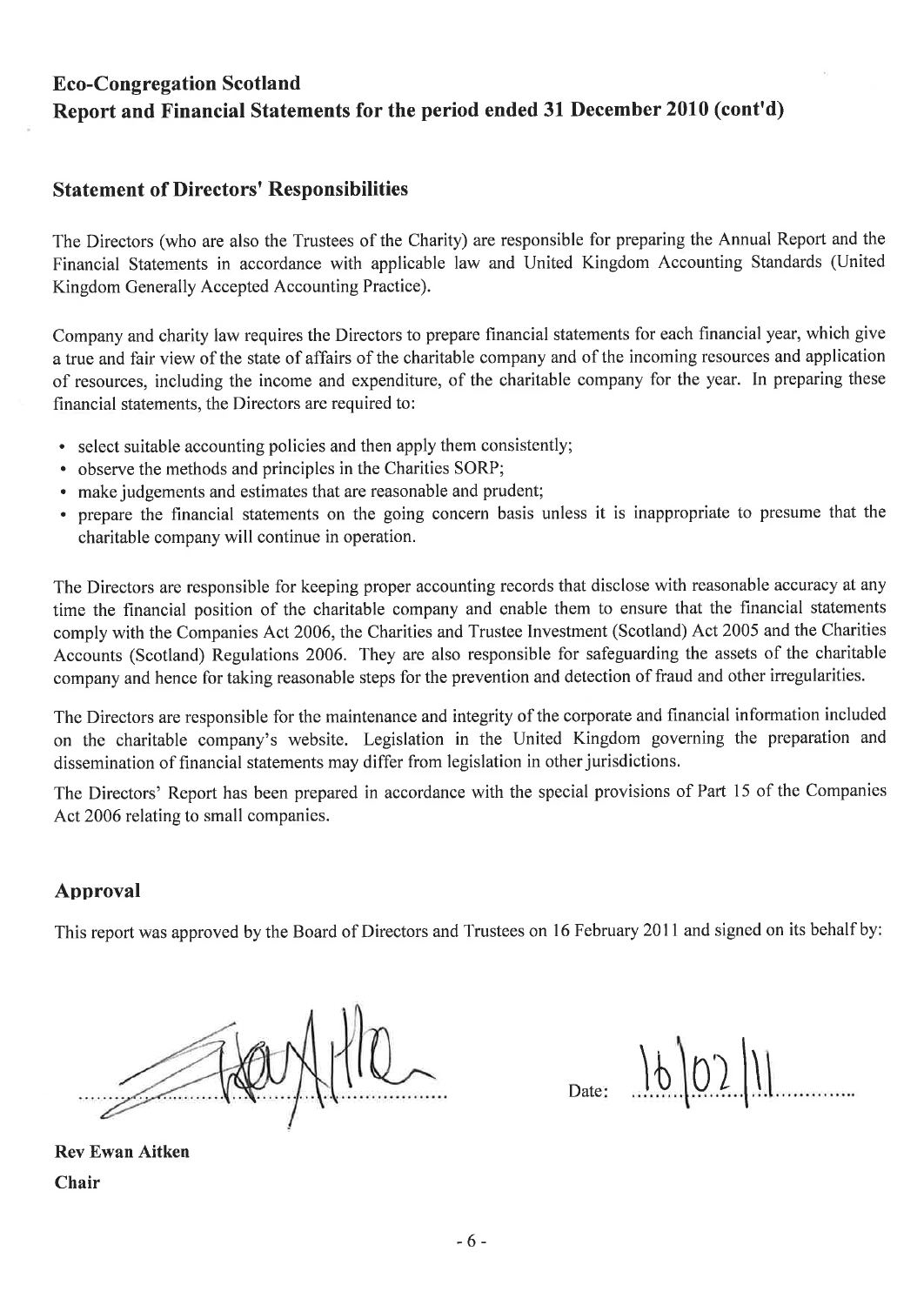### **Independent Examiner's Report to the Trustees**

I report on the accounts of the charity for the period ended 31 December 2010 which are set out on pages 8 to 14.

### Respective responsibilities of trustees and examiner

The Charity's Trustees (who are also the Directors of the Company for the purposes of company law) are responsible for the preparation of the accounts in accordance with the terms of the Charities & Trustee Investment (Scotland) Act 2005 and the Charities Accounts (Scotland) Regulations 2006. The Charity's Trustees consider that the audit requirement of Regulation  $10(1)$  (a) to (c) of the Accounts Regulations does not apply. It is my responsibility to examine the accounts as required under section 44(1) (c) of the Act and to state whether particular matters have come to my attention.

### Basis of independent examiner's statement

My examination was carried out in accordance with Regulation 11 of the Charities Accounts (Scotland) Regulations 2006. An examination includes a review of the accounting records kept by the Charity and a comparison of the accounts presented with those records. It also includes consideration of any unusual items or disclosures in the accounts, and seeking explanations from you as Trustees concerning any such matters. The procedures undertaken do not provide all the evidence that would be required in an audit, and consequently I do not express an audit opinion on the view given by the accounts.

### Independent examiner's statement

In the course of my examination, no matter has come to my attention:

- 1. which gives me reasonable cause to believe that in any material respect the requirements :
	- to keep accounting records in accordance with Section 44 (1)(a) of The Charities and Trustee Investment (Scotland) Act 2005 and Regulation 4 of the 2006 Accounts Regulations; and
	- to prepare accounts which accord with the accounting records and comply with Regulation 8 of the Charities Accounts (Scotland) Regulations 2006

have not been met; or

 $2.$ to which, in my opinion, attention should be drawn in order to enable a proper understanding of the accounts to be reached.

Sara Hillis Examiner:

Date:  $3|3|1|$ 

Sarah Hollis, CA Hollis Accounting Limited 3 Melville Crescent Edinburgh EH3 7HW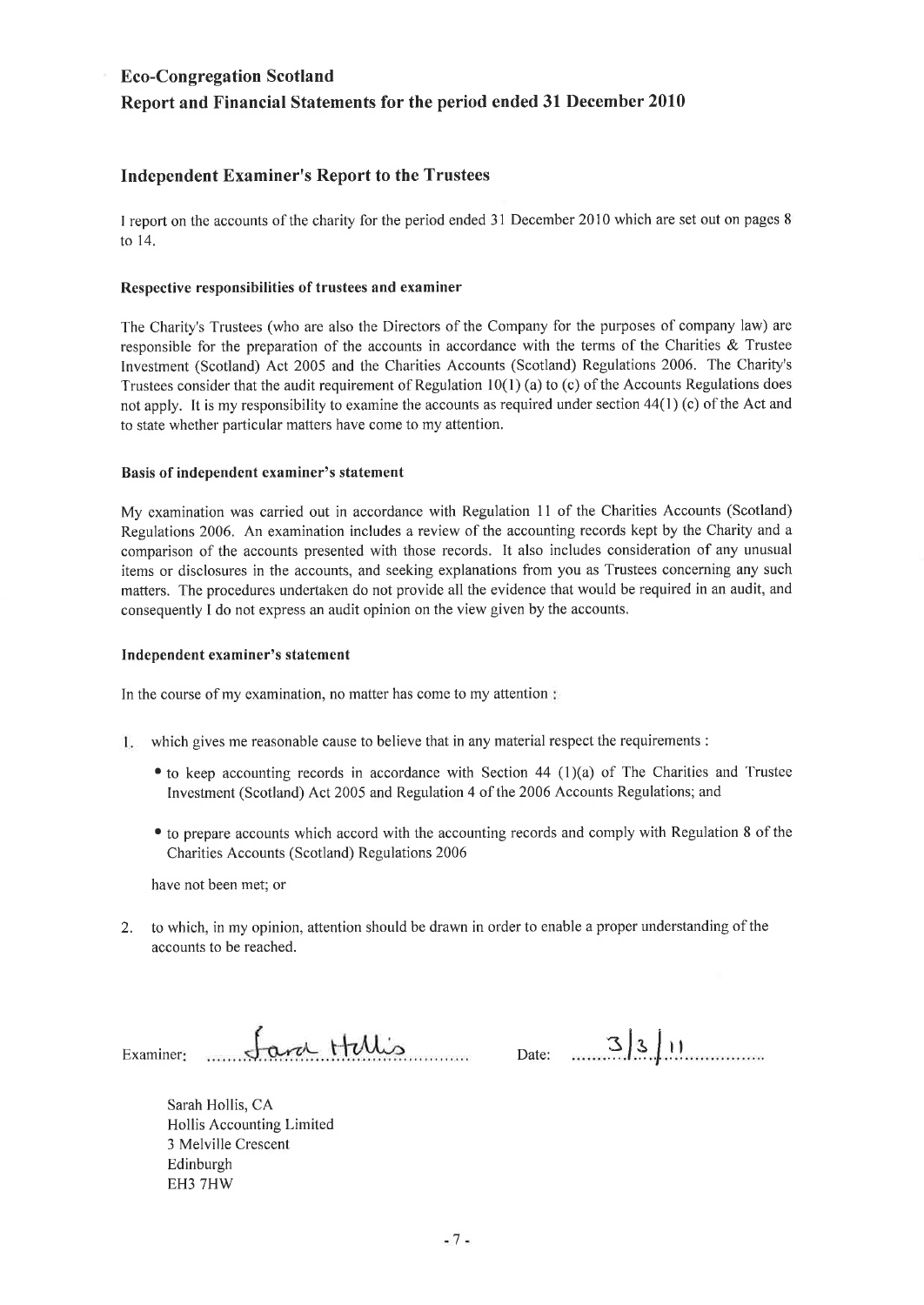| <b>Statement of Financial Activities</b>                                    |                  | <b>Unrestricted</b><br><b>Funds</b><br>2010<br>$\pmb{\mathfrak{L}}$ | <b>Restricted</b><br><b>Funds</b><br>2010<br>$\pmb{\mathfrak{L}}$ | <b>Total</b><br>2010<br>$\pmb{\mathfrak{L}}$ |
|-----------------------------------------------------------------------------|------------------|---------------------------------------------------------------------|-------------------------------------------------------------------|----------------------------------------------|
|                                                                             |                  |                                                                     |                                                                   |                                              |
| <b>Incoming Resources</b>                                                   |                  |                                                                     |                                                                   |                                              |
| Incoming resources from generated funds                                     |                  |                                                                     |                                                                   |                                              |
| Voluntary income                                                            | 1                | 41,141                                                              | 2,279                                                             | 43,420                                       |
| Activities for generating funds                                             | 1                |                                                                     |                                                                   |                                              |
| Investment income                                                           | 1                | $\overline{2}$                                                      |                                                                   | $\overline{2}$                               |
| Incoming resources from charitable activities                               |                  |                                                                     |                                                                   |                                              |
| Other incoming resources                                                    |                  |                                                                     |                                                                   |                                              |
| <b>Total Incoming Resources</b>                                             |                  | 41,143                                                              | 2,279                                                             | 43,423                                       |
| <b>Resources Expended</b>                                                   |                  |                                                                     |                                                                   |                                              |
| <b>Costs of generating funds</b>                                            |                  |                                                                     |                                                                   |                                              |
| Costs of generating voluntary income                                        | 2 & 3            | 6,600                                                               | 1,710                                                             | 8,310                                        |
| Fundraising trading costs                                                   | $\mathbf{2}$     |                                                                     |                                                                   |                                              |
| Investment management costs                                                 | $\boldsymbol{2}$ | 40                                                                  |                                                                   | 40                                           |
| <b>Charitable activities</b>                                                | 2 & 3            | 28,257                                                              | 570                                                               | 28,827                                       |
| <b>Governance costs</b>                                                     | $\boldsymbol{2}$ | 515                                                                 |                                                                   | 515                                          |
| Other resources expended                                                    | $\boldsymbol{2}$ |                                                                     |                                                                   |                                              |
| <b>Total Resources Expended</b>                                             |                  | 35,412                                                              | 2,279                                                             | 37,691                                       |
| Net incoming/outgoing resources before<br>transfers                         |                  | 5,731                                                               |                                                                   | 5,731                                        |
| <b>Transfers between funds</b>                                              | 11               |                                                                     |                                                                   |                                              |
| Net incoming/outgoing resources before other<br>recognised gains and losses |                  | 5,731                                                               |                                                                   | 5,731                                        |
| Gain/Loss on revaluation of investments                                     |                  |                                                                     |                                                                   |                                              |
| Net movement in funds                                                       |                  | 5,731                                                               |                                                                   | 5,731                                        |
| <b>Total funds brought forward</b>                                          | 11               |                                                                     |                                                                   |                                              |
| <b>Total funds carried forward</b>                                          | 11               | 5,731                                                               |                                                                   | 5,731                                        |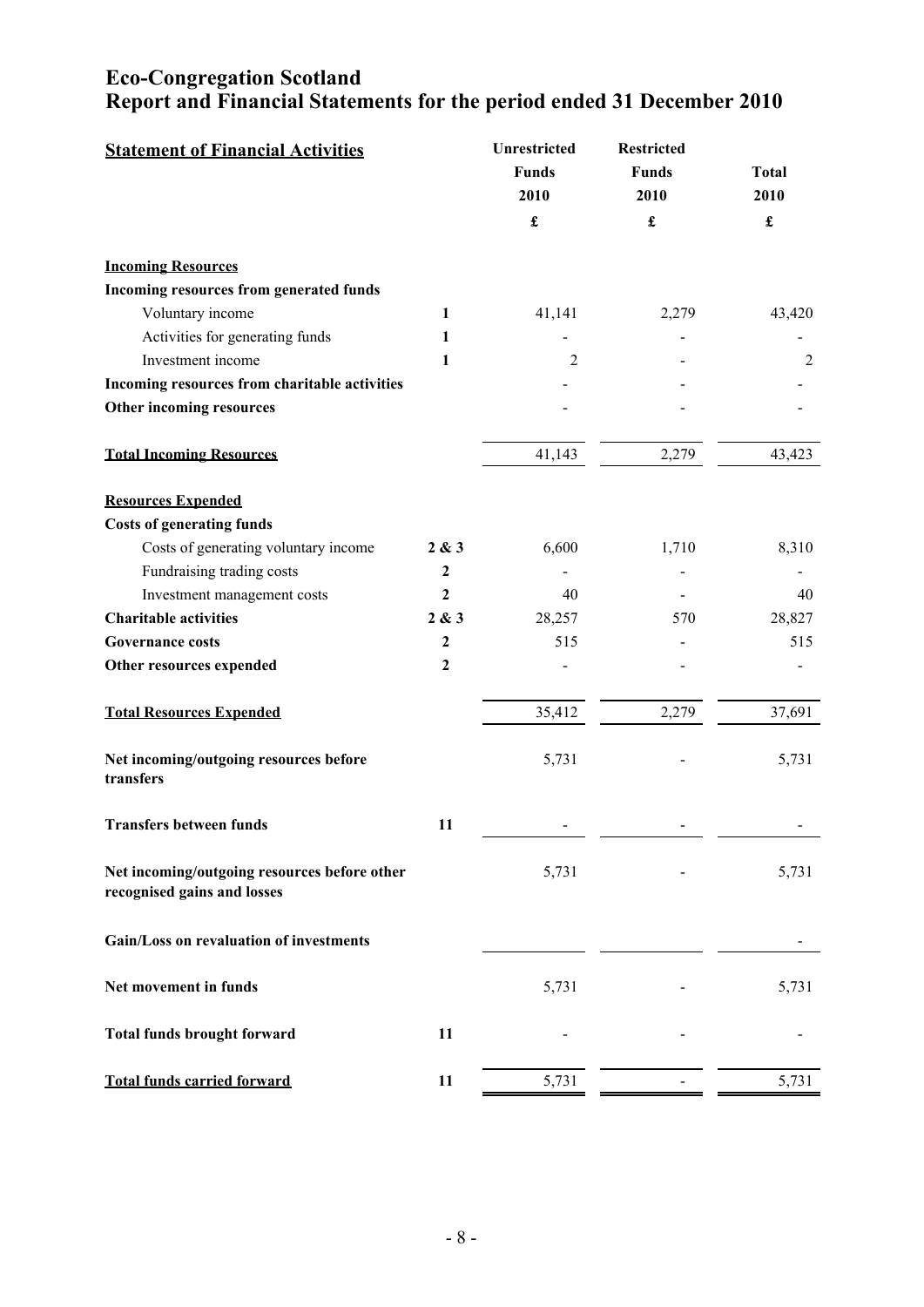### Eco-Congregation Scotland - Company No: SC372366 Report and Financial Statements for the period ended 31 December 2010

### **Balance Sheet**

| At 31 December                  |                  | 2010  |       |
|---------------------------------|------------------|-------|-------|
|                                 |                  | £     | £     |
|                                 |                  |       |       |
|                                 | <b>Note</b>      |       |       |
| <b>Fixed Assets</b>             |                  |       |       |
| Tangible Fixed assets           | 6                | nil   |       |
| Investments                     | 7                | nil   |       |
| <b>Current Assets</b>           |                  |       |       |
| Debtors                         | 8                | 2,280 |       |
| Bank and cash                   |                  | 5,406 |       |
|                                 |                  | 7,686 |       |
| <b>Creditors</b>                |                  |       |       |
| Accruals                        | $\boldsymbol{9}$ | 1,954 |       |
| Loans                           | 9                |       |       |
|                                 |                  | 1,954 |       |
| <b>Net Current Assets</b>       |                  |       | 5,731 |
|                                 |                  |       |       |
| <b>Net Assets</b>               |                  |       | 5,731 |
|                                 |                  |       |       |
| <b>Unrestricted Funds</b>       | 11               |       |       |
| General funds (excl designated) |                  | 5,731 |       |
| Designated funds                |                  |       |       |
|                                 |                  |       | 5,731 |
| <b>Restricted Funds</b>         | 11               |       |       |
|                                 |                  |       |       |
| <b>Total Funds</b>              | 11               |       | 5,731 |

For the period ended 31 December 2010 the company was entitled to exemption from audit under section 477 of the Companies Act 2006 relating to small companies and its members have not required the company to obtain an audit of its financial statements for the period in question in accordance with section 476.

The directors acknowledge their responsibilities for complying with the requirements of the Act with respect to accounting records and the preparation of accounts.

The financial statements have been prepared in accordance with the provisions applicable to companies subject to the small companies' regime.

The financial statements were approved by the Directors and authorised for issue on 16th February 2011 and signed on their behalf by:

SIQUAT Rev Ewan Aitken

Chair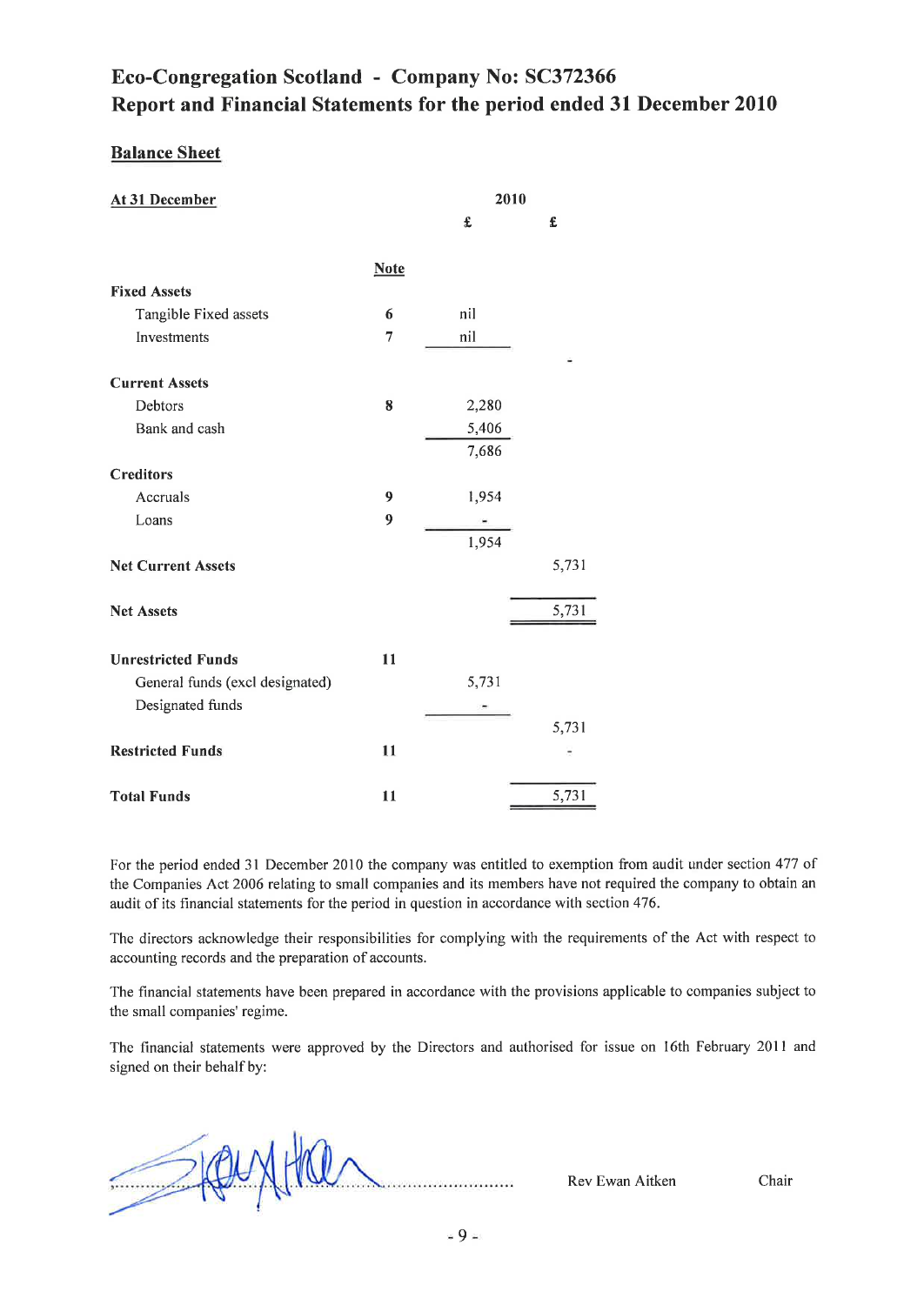### **Accounting Policies**

The principal accounting policies, which have been applied consistently in the current and preceding year in dealing with items which are considered material to the accounts, are set out below.

### **Basis of preparation**

The accounts have been prepared in accordance with applicable accounting standards and under the historical cost convention, modified to reflect the inclusion of investments at market value, and in accordance with the Charities and Trustee Investment (Scotland) Act 2005, The Charities Accounts (Scotland) Regulations 2006 and the Statement of Recommended Practice: Accounting and Reporting by Charities (2005).

### **Funds**

Funds are classified according to the following definitions.

Restricted funds are funds subject to specific requirements as to their use which may be declared by the donor or with their authority or created through legal processes, but still within the wider objects of the charity.

Endowment funds are funds which have been given on the condition that the original capital sum is not reduced, but the income there from is used for the purpose defined in accordance with the objects of the charity.

Unrestricted funds are expendable at the discretion of the trustees in furtherance of the objects of the charity. If parts of the unrestricted funds are earmarked at the discretion of the Directors for a particular purpose, they are designated as a separate fund. This designation has an administrative purpose only and does not legally restrict the Directors' discretion to apply the funds.

The Company has no endowment funds and no designated unrestricted funds.

### **Incoming resources**

All donations, grants, legacies and gifts are included within incoming resources under either unrestricted or restricted funds according to the terms under which each is made and when the amount can be quantified with reasonable certainty. They are brought into the accounts at their market value to the charity. Tax recoveries for Gift Aid are recognised in the same period as the corresponding donations are received.

### **Resources expended**

Expenditure and any interest on loans is recognised on an accruals basis as the liability is incurred.

The basis of the attribution of support costs between the generation of voluntary income and charitable activities is as follows. This was determined following discussions with those involved in each activity.

- **-** 75% of the Business Development costs including the costs of employing the Manager have been assessed as being in respect of generating of voluntary income.
- **-** 30% of the administration assistance donated by the Church of Scotland has been assessed as being in respect of generating voluntary income.
- **-** All other administration costs are assessed as being in respect of charitable activities.
- **-** All of the consultancy costs have been assessed as being in respect of charitable activities.

### **Tangible fixed assets**

Tangible fixed assets costing in excess of £500 that have a value to the Company for greater than one year are capitalised. Depreciation is provided on a straight-line basis to write off the cost or initial value, less residual value, of tangible fixed assets over their estimated useful lives:

Office equipment, fixtures & fittings 3 years

#### **Investments**

The charity has no investments other than bank deposits and hence there are no realised or unrealised gains or losses.

### **Taxation**

The Company is recognised as a charity for the purposes of applicable taxation legislation and is therefore not subject to taxation on its charitable activities. The charity is not registered for VAT and resources expended therefore include irrecoverable input VAT.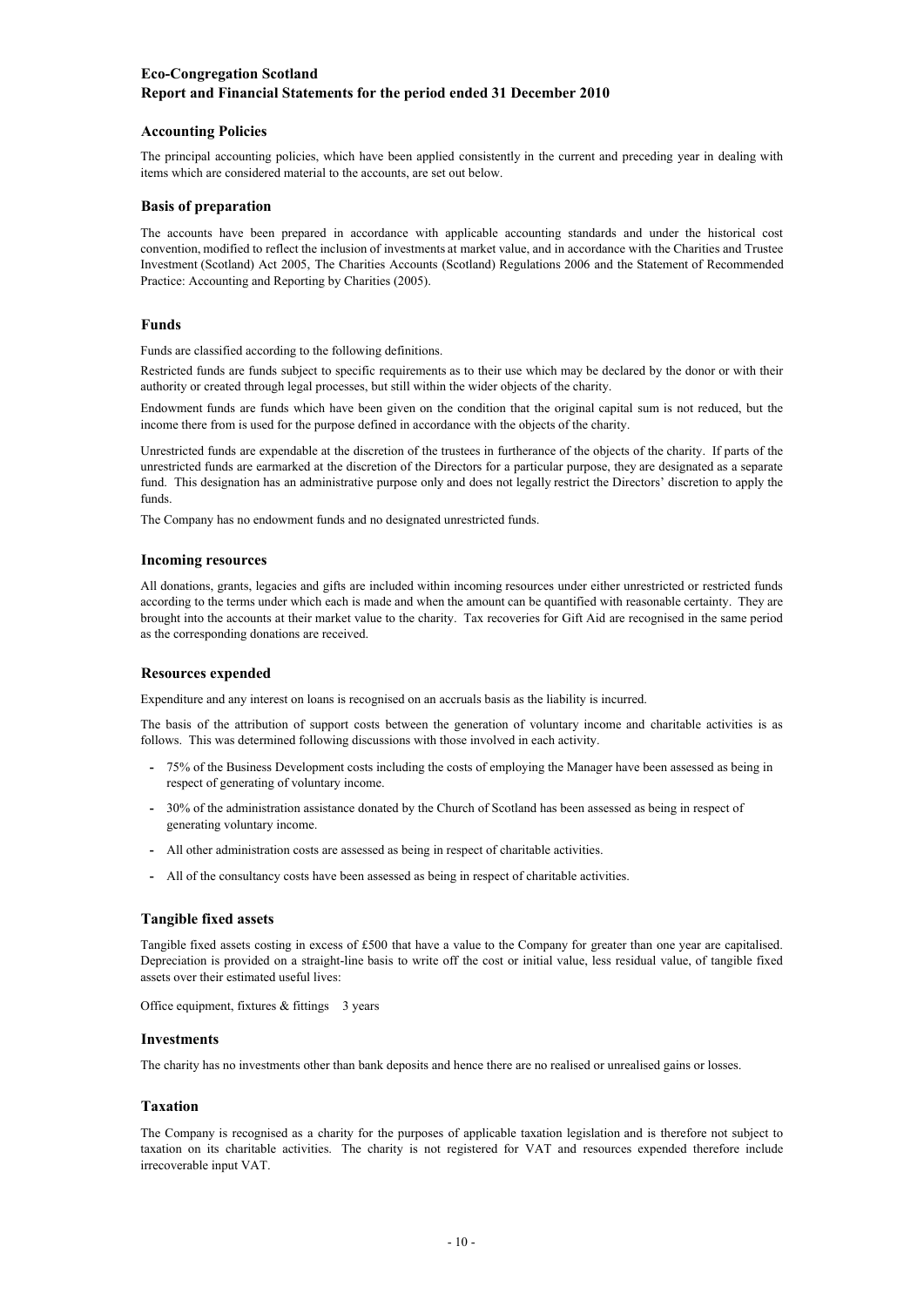### **Notes to the Financial Statements for the period ended 31 December 2010 Eco-Congregation Scotland**

|                                           | <b>Unrestricted</b><br><b>Funds</b><br>2010<br>£ | <b>Restricted</b><br><b>Funds</b><br>2010<br>£ | <b>Total</b><br>2010<br>£ |
|-------------------------------------------|--------------------------------------------------|------------------------------------------------|---------------------------|
| 1 Incoming Resources from Generated Funds |                                                  |                                                |                           |
| <b>Voluntary Income</b>                   |                                                  |                                                |                           |
| Donations from Sponsoring Organisations   | 18,000                                           |                                                | 18,000                    |
| Grants                                    |                                                  | 2,279                                          | 2,279                     |
| Other Donations & Subscriptions           | 1,141                                            |                                                | 1,141                     |
| Gift Aid Tax Recovery                     |                                                  |                                                |                           |
| Donated Services (see note 4)             | 22,000                                           |                                                | 22,000                    |
|                                           | 41,141                                           | 2,279                                          | 43,420                    |
| <b>Activities for Generating Funds</b>    |                                                  |                                                |                           |
| <b>Fund Raising Events</b>                |                                                  |                                                |                           |
| <b>Investment Income</b>                  |                                                  |                                                |                           |
| <b>Bank Interest</b>                      | 2                                                |                                                | 2                         |
| <b>Total</b>                              | 41,143                                           | 2,279                                          | 43,423                    |

Grants were receivable in respect of the period from the Scottish Government to support the delivery of the company's business plan development project. See also note 12.

### **2 Resources Expended**

| <b>Costs of Generating Funds</b>              |        |       |        |
|-----------------------------------------------|--------|-------|--------|
| Costs of Generating Voluntary Income (note 3) | 6,600  | 1,710 | 8,310  |
| <b>Fundraising Trading Costs</b>              |        |       |        |
| <b>Bank Charges</b>                           | 40     |       | 40     |
|                                               | 6,640  | 1,710 | 8,349  |
| Charitable Activities (notes $3 \& 4$ )       | 28,257 | 570   | 28,827 |
| <b>Governance Costs</b>                       |        |       |        |
| Legal Fees                                    |        |       |        |
| <b>Board Meetings</b>                         |        |       |        |
| Independent Examiner's Fee                    | 300    |       | 300    |
| <b>OSCR</b>                                   |        |       |        |
| <b>HMRC</b>                                   |        |       |        |
| Companies Act Compliance                      | 40     |       | 40     |
| SCVO Subscription                             | 175    |       | 175    |
| AGM & Annual Report                           |        |       |        |
|                                               | 515    |       | 515    |
| <b>Other Resources Expended</b>               |        |       |        |
| Total                                         | 35,412 | 2,279 | 37,691 |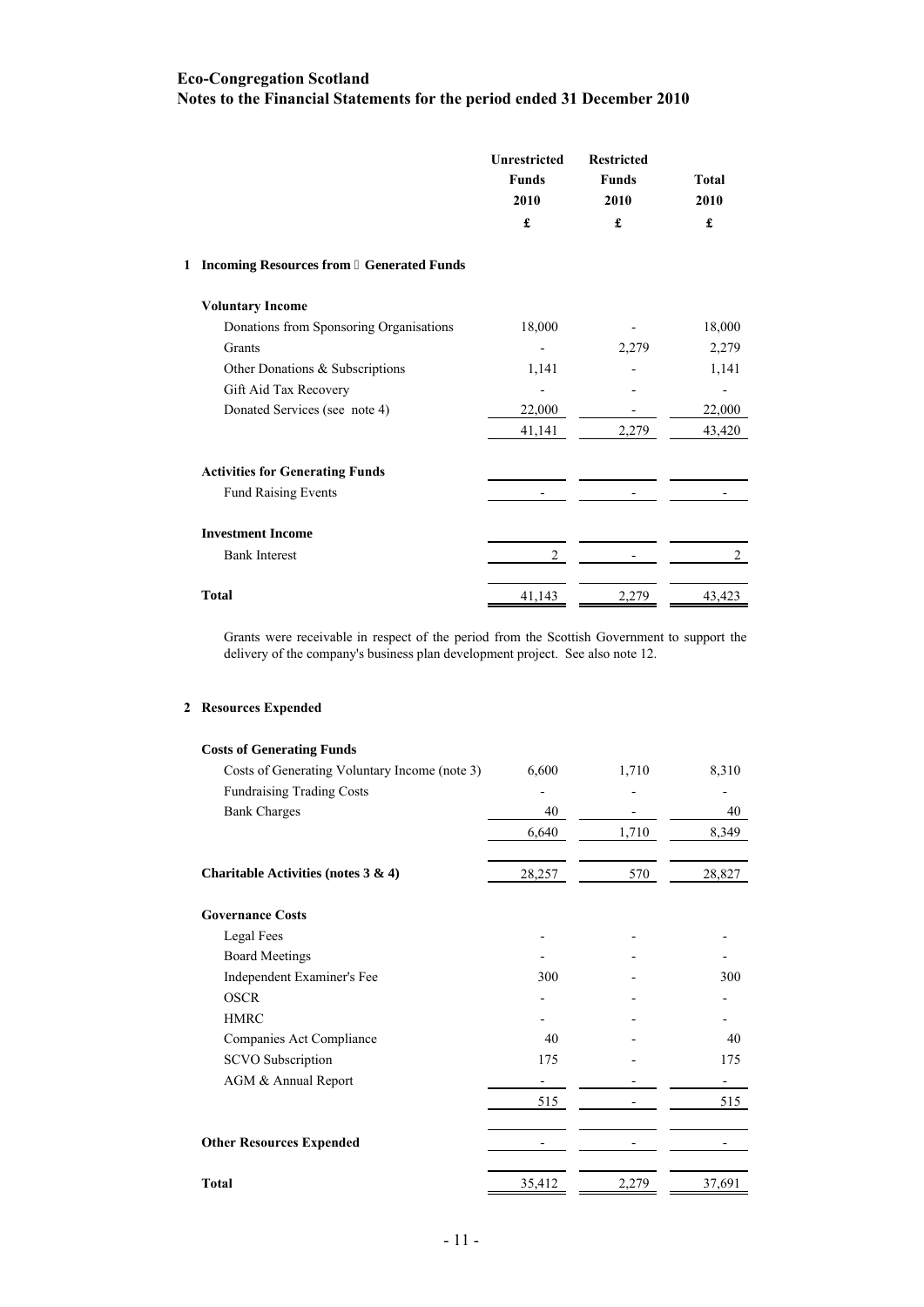**Notes to the Financial Statements for the period ended 31 December 2010**

|                                      | <b>Unrestricted</b><br><b>Funds</b><br>2010 | <b>Restricted</b><br><b>Funds</b><br>2010 | <b>Total</b><br>2010 |
|--------------------------------------|---------------------------------------------|-------------------------------------------|----------------------|
|                                      | $\pmb{\mathfrak{L}}$                        | $\pmb{\mathfrak{L}}$                      | $\pmb{\mathfrak{L}}$ |
| <b>Support Costs</b><br>3            |                                             |                                           |                      |
| <b>Administration Costs</b>          |                                             |                                           |                      |
| Insurance                            | 283                                         |                                           | 283                  |
| Event Expenses (excl AGM)            | 50                                          |                                           | 50                   |
| Awards                               | 117                                         |                                           | 117                  |
| Depreciation                         | $\frac{1}{2}$                               |                                           | $\frac{1}{2}$        |
| Donated Services (see note 4)        | 22,000                                      |                                           | 22,000               |
|                                      | 22,450                                      |                                           | 22,450               |
| <b>Employment Costs</b>              |                                             |                                           |                      |
| Net Salary                           |                                             | 1,088                                     | 1,088                |
| Employer NIC                         |                                             | 111                                       | 111                  |
| <b>Employer Pension</b>              |                                             | 134                                       | 134                  |
| Employee NI, PAYE & Pension          |                                             | 256                                       | 256                  |
| Payroll Services                     |                                             | 64                                        | 64                   |
| Recruitment                          |                                             | 625                                       | 625                  |
| Training                             |                                             | $\blacksquare$                            | $\sim 100$           |
|                                      |                                             | 2,279                                     | 2,279                |
| <b>Consultancy Costs</b>             |                                             |                                           |                      |
| <b>Consultancy Fees</b>              | 11,250                                      |                                           | 11,250               |
| Telecomms                            | 393                                         |                                           | 393                  |
| Travel, Parking & Subsistence        | 733                                         |                                           | 733                  |
| Postage                              | 12                                          |                                           | 12                   |
| Printing, copying & stationery       | 20                                          |                                           | 20                   |
|                                      | 12,407                                      |                                           | 12,407               |
|                                      |                                             |                                           |                      |
| <b>Total</b>                         | 34,857                                      | 2,279                                     | 37,137               |
|                                      |                                             |                                           |                      |
| <b>Attribution of Support Costs</b>  |                                             |                                           |                      |
| Costs of Generating Voluntary Income | 6,600                                       | 1,710                                     | 8,310                |
| Charitable Activities                | 28,257                                      | 570                                       | 28,827               |
|                                      | 34,857                                      | 2,279                                     | 37,137               |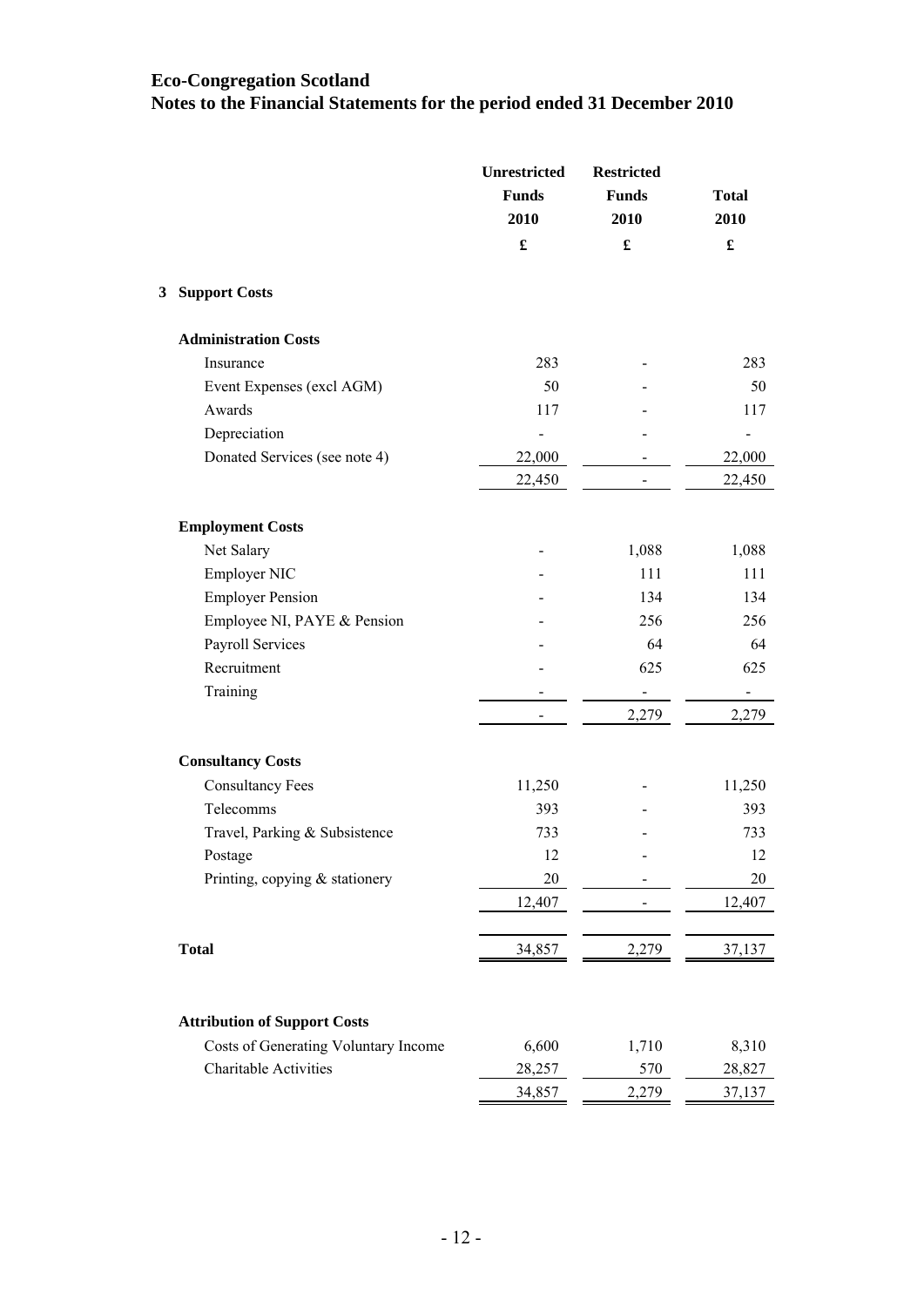| 4 Staff Costs and Numbers | 2010  |
|---------------------------|-------|
|                           | £     |
| Salaries and wages        | 1,345 |
| Pensions                  | 111   |
| Employer social security  | 134   |
| Total staff costs         | 1.591 |

A full time project manager was appointed on 13 December 2010 in order to develop the business plan. This business development activity benefits from a grant from the Scottish Government. No other members of staff were employed during the period. Full time members of staff are entitled to join a defined contribution pension scheme and the company pays employer contributions if the employee makes pension contributions.

Donated Services were provided on a part-time basis by employees of The Church of Scotland. The value of these services has been assessed to be £2,000 per calendar month from February 2010 onwards. The value appears in the financial statements both as income (donated services received) and as expenditure (cost of donated services).

### **5 Directors' Remuneration and Related Party Transactions**

No Directors received any remuneration or reimbursement of expenses during the year.

No Director or a person related to a Director had any personal interest in any contract or transaction entered into by the Company during the year.

### **6 Tangible Fixed Assets**

The Company holds no tangible fixed assets nor has it acquired or disposed of any.

### **7 Investments**

The Company holds no investments nor has it acquired or disposed of any.